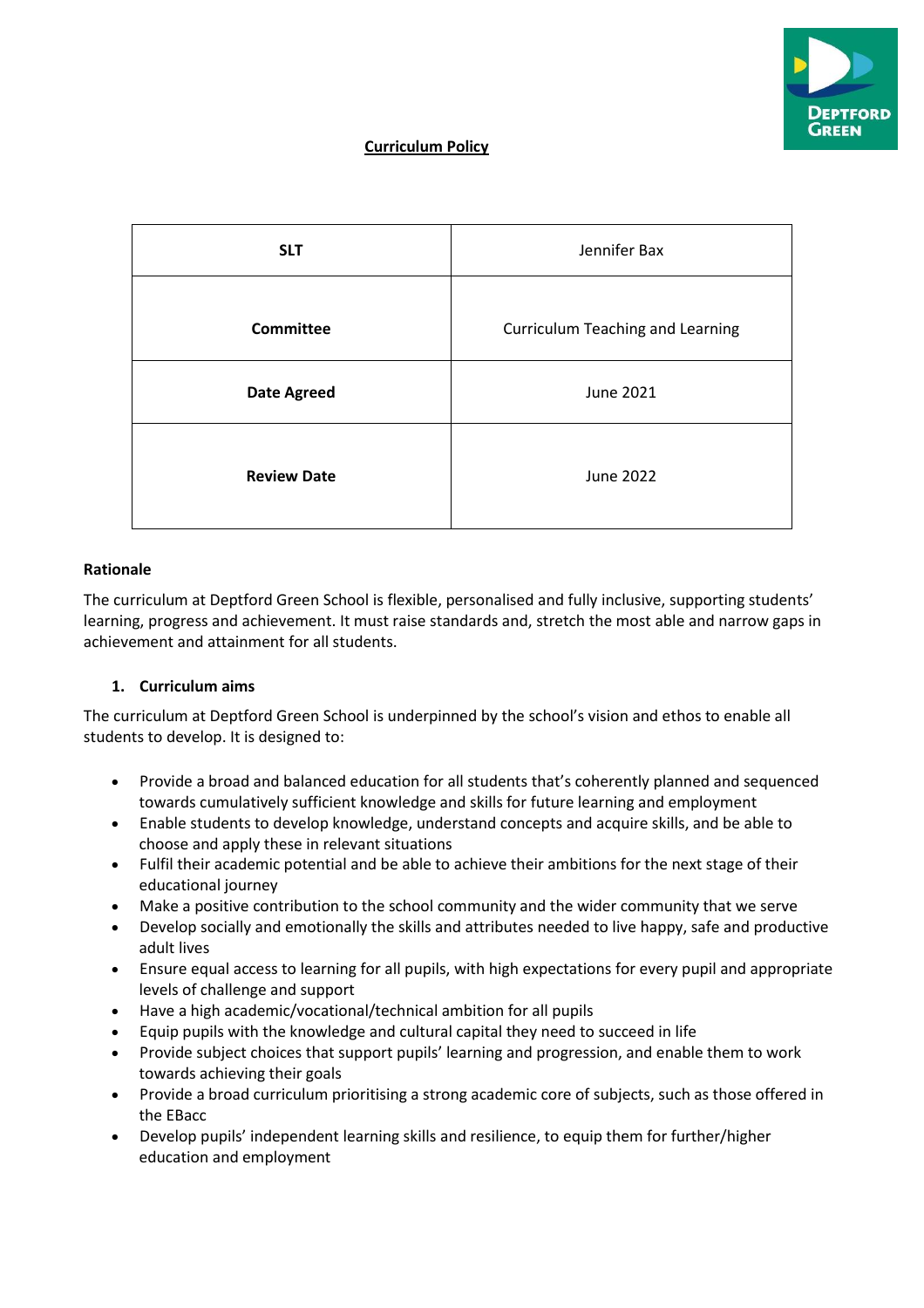

It acts as a vehicle for TEEP (Teacher Effectiveness Enhancement Programme) Learning Cycle and LORIC, a character building programme. This statement should be read in conjunction with the Teaching and Learning Policy, the Marking, Assessment and Reporting Policy and the Behaviour for Learning Policy.

Core skills of literacy, numeracy and oracy form the foundation of curriculum design. At Deptford Green, students are taught to be independent, to think, to criticise, to respect and celebrate diversity, to be active not passive recipients of learning, to be self- confident, self-aware, to have sense of self-worth and develop their self-esteem.

# **2. Legislation and Guidance**

This policy reflects the requirements of th[e National Curriculum programmes of study,](https://www.gov.uk/government/collections/national-curriculum) which all maintained schools in England must teach.

It also reflects requirements for inclusion and equality as set out in the Special Educational Needs and [Disability Code of Practice 2014](https://www.gov.uk/government/publications/send-code-of-practice-0-to-25) an[d Equality Act 2010,](http://www.legislation.gov.uk/ukpga/2010/15/part/6/chapter/1) and refers to curriculum-related expectations of governing boards set out in the Department for Education's [Governance Handbook.](https://www.gov.uk/government/publications/governance-handbook)

# **3. Roles and responsibilities**

# **3.1 The Governing Board**

The governing board will monitor the effectiveness of this policy and hold the headteacher to account for its implementation.

The governing board will also ensure that:

- A robust framework is in place for setting curriculum priorities and aspirational targets
- Enough teaching time is provided for pupils to cover the National Curriculum and other statutory requirements
- Proper provision is made for pupils with different abilities and needs, including children with special educational needs (SEND)
- The school implements the relevant statutory assessment arrangements
- It participates actively in decision-making about the breadth and balance of the curriculum
- It fulfils its role in processes to disapply pupils from all or part of the National Curriculum, where appropriate, and in any subsequent appeals
- Pupils from year 8 onwards are provided with independent, impartial careers guidance, and that this is appropriately resourced

# **3.2 Headteacher**

The headteacher is responsible for ensuring that this policy is adhered to, and that:

- All required elements of the curriculum, and those subjects which the school chooses to offer, have aims and objectives which reflect the aims of the school and indicate how the needs of individual pupils will be met
- The amount of time provided for teaching the required elements of the curriculum is adequate and is reviewed by the governing board
- Where appropriate, the individual needs of some pupils are met by permanent or temporary disapplication from all or part of the National Curriculum
- They manage requests to withdraw children from curriculum subjects, where appropriate
- The school's procedures for assessment meet all legal requirements
- The governing board is fully involved in decision-making processes that relate to the breadth and balance of the curriculum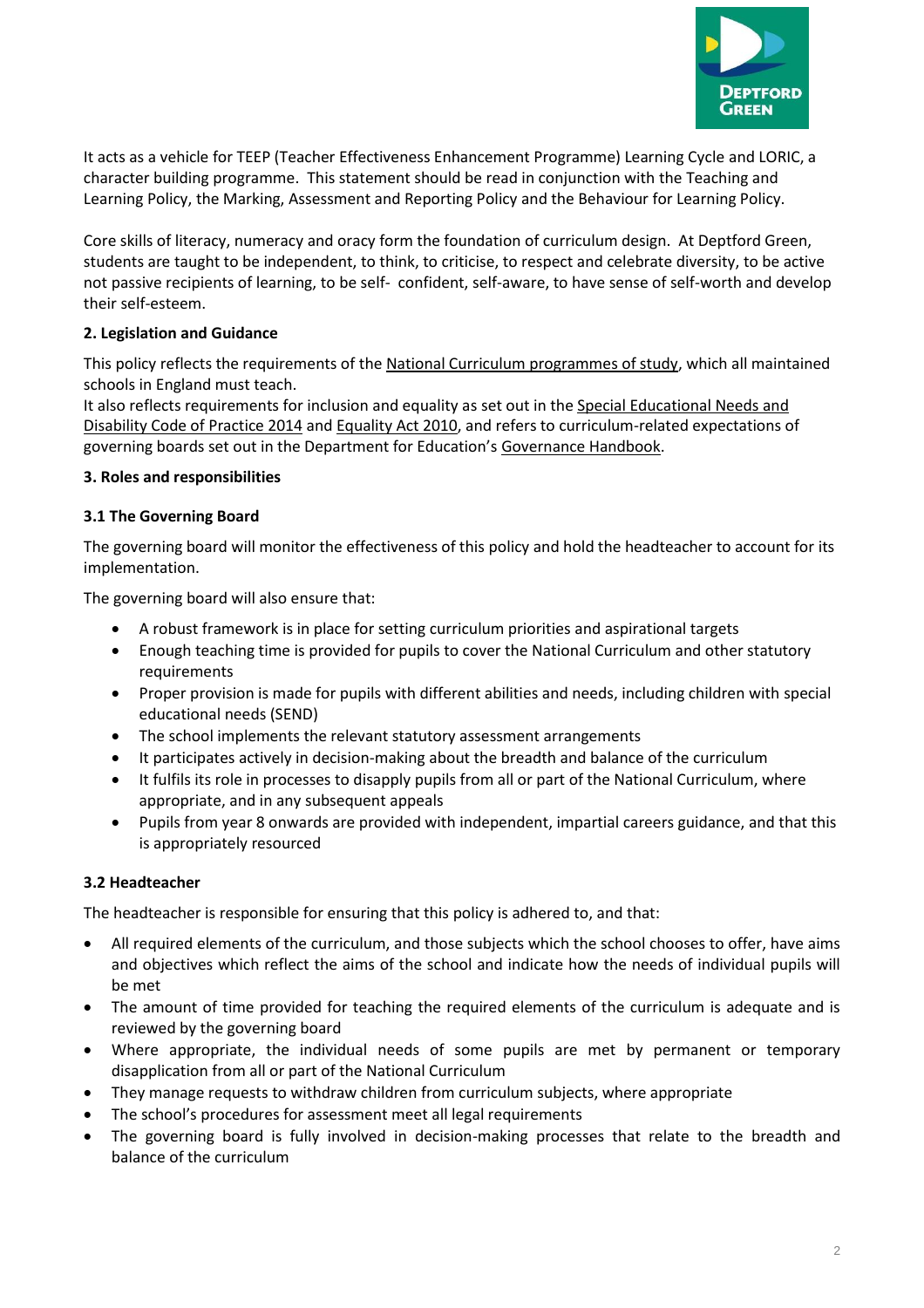

- The governing board is advised on whole-school targets in order to make informed decisions
- Proper provision is in place for pupils with different abilities and needs, including children with SEN

# **3.3 Other staff**

SLT and other relevant staff will ensure that the school curriculum is implemented in accordance with this policy.

# **4. Organisation and planning**

Each subject has a 5-year programme plan with schemes of work, where appropriate related to the National Curriculum and/ or examination board requirements. Schemes of work must be followed by all departmental staff and monitored by Heads of Faculty, Heads of Departments and Senior Leadership Team. Schemes of work establish how course content is structured so students' skills, knowledge and understanding are developed progressively. Students are assessed formatively through in built hinge assignments and summatively through internal or external examinations. The school day is structured to support the curriculum by having single lessons in response to the differing learning needs of each subject.

The statutory requirements for Careers Education and Sex Relationship Education are provided with a comprehensive programme for each year group. Citizenship, work related learning and financial capability are integrated across the curriculum.

Enrichment activities are provided to enhance and broaden students' learning at Deptford Green School. These take place in school and during trips and visits.

A wide range of extra curriculum activities are available for all students. The purpose of such activities is to enhance and offer a broader curriculum offer beyond the classroom. The aim being to widen students' cultural capital, sense of achievement, social skills, wellbeing and enjoyment.

# **Key Stage 3**

A three-year key stage 3 provides students with time and space to gain secure understanding.

It builds on the National Curriculum Key stage 2 programme of study and bridges gaps in learning with personalised programmes for identified students. In Year 7, CATs (Cognitive Abilities Test) and GL (Granada Learning previously known as the National Education Foundation for Education Research (NFER) tests are used to gain an understanding of students' reading age and other skills. This data along with key stage 2 results used to shape their learning.

# **Key Stage 4**

The key stage 4 curriculum meets the needs of students by incorporating the opportunity for both academic and vocational study. Post 16 guidance is provided to enable students to choose relevant courses or training when they leave Deptford Green School. The aim is to give each student the chance to succeed by offering an appropriate range of qualifications including options that enable study towards the English Baccalaureate. However, for some students, a continued focus on core skills (and consequent reduction in optional subjects) is more important. The key stage 4 programme of study commences in year 10. By the end of year 9, each student formally selects optional GCSE subjects to study in years 10 and 11 to supplement the core GCSE subjects. Some students follow a vocational course as an alternative to one or more GCSE subjects. It is our aim that all students will participate in one week of work experience by the end of year 10 and, for a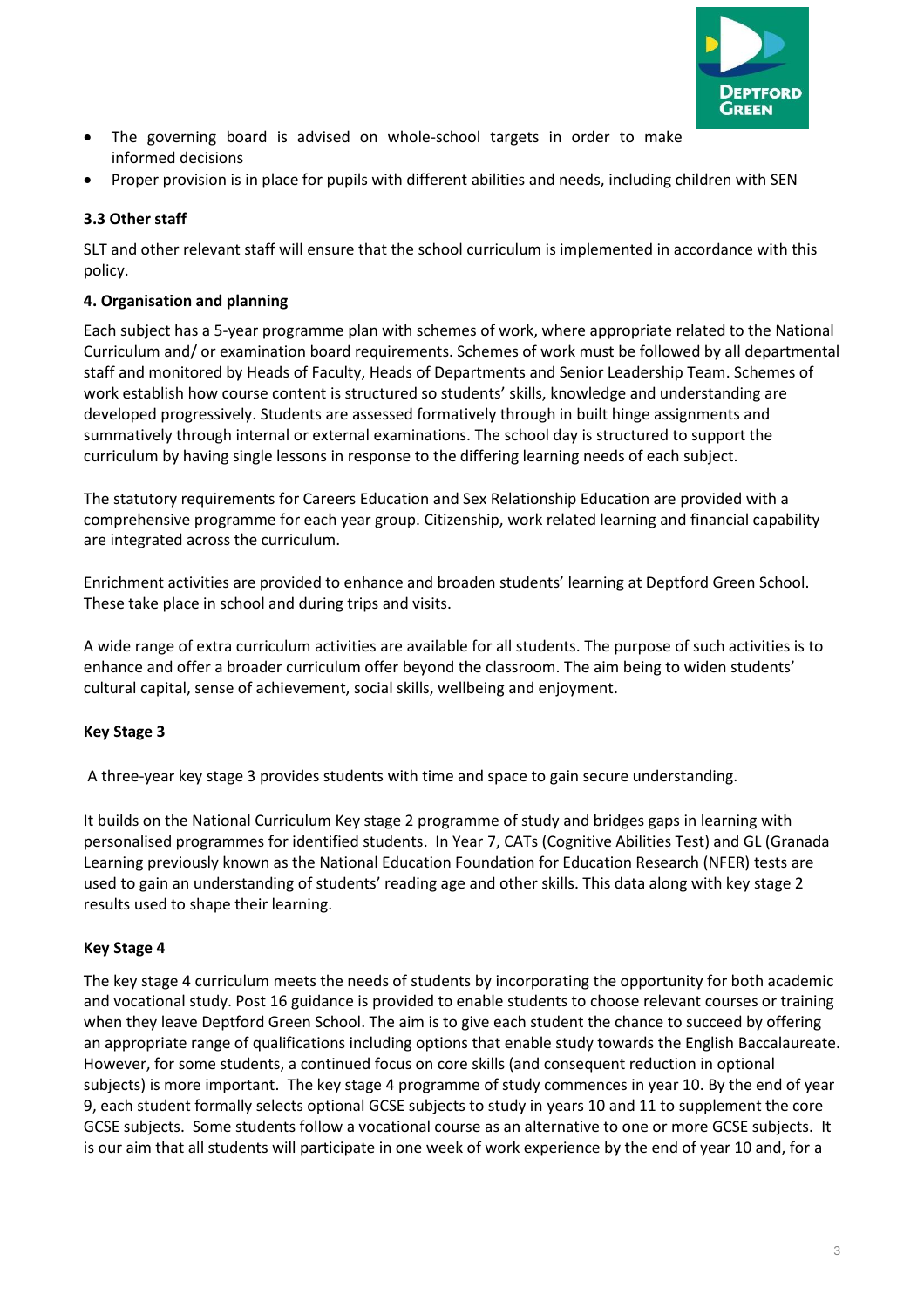

limited number of students, this opportunity may be extended into year 11 in lieu of one or more option subjects.

#### **Curriculum Content**

| Subject                           | Year 7 | Year 8 | Year 9 | Year 10          | Year 11          |
|-----------------------------------|--------|--------|--------|------------------|------------------|
| Art                               | $\ast$ | $\ast$ | $\ast$ | $\pm$            | $\ddot{}$        |
| <b>Business</b><br><b>Studies</b> |        |        |        | $\pm$            | $+$              |
| Computing                         | $\ast$ | $\ast$ | $\ast$ | $\boldsymbol{+}$ | $\bf +$          |
| Drama                             | $\ast$ | $\ast$ | $\ast$ | $\pm$            | $\boldsymbol{+}$ |
| Design and<br>Technology          | $\ast$ | $\ast$ | $\ast$ | $+$              | $\ddot{}$        |
| English                           | $\ast$ | $\ast$ | $\ast$ | $\ast$           | $\ast$           |
| <b>Film Studies</b>               |        |        |        | $\pm$            | $\ddot{}$        |
| French or<br>Spanish              | $\ast$ | $\ast$ | $\ast$ | $+$              | $+$              |
| Food<br>Technology                | $\ast$ | $\ast$ | $\ast$ | $\bf{+}$         | $\boldsymbol{+}$ |
| Geography                         | $\ast$ | $\ast$ | $\ast$ | $\bf{+}$         | $\ddot{}$        |
| History                           | $\ast$ | $\ast$ | $\ast$ | $\pm$            | $+$              |
| Mathematics                       | $\ast$ | $\ast$ | $\ast$ | $\ast$           | $\ast$           |
| Music                             | $\ast$ | $\ast$ | $\ast$ | $\pm$            | $\ddot{}$        |
| Physical<br>Education             | $\ast$ | $\ast$ | $\ast$ | $\boldsymbol{+}$ | $\ddot{}$        |
| Religious<br>Education/<br>Ethics | $\ast$ | $\ast$ | $\ast$ | $\bf{+}$         | $\ddot{}$        |
| Science                           | $\ast$ | $\ast$ | $\ast$ | $\ast$           | $\ast$           |
| <b>Textiles</b>                   | $\ast$ | $\ast$ | $\ast$ | $\ddot{}$        | $\pm$            |
| Personalised<br>Pathways          |        |        |        | $\boldsymbol{+}$ | $\ddot{}$        |
| PSHE                              | $\ast$ | $\ast$ | $\ast$ | $\ast$           |                  |

Compulsory = \*

Optional = +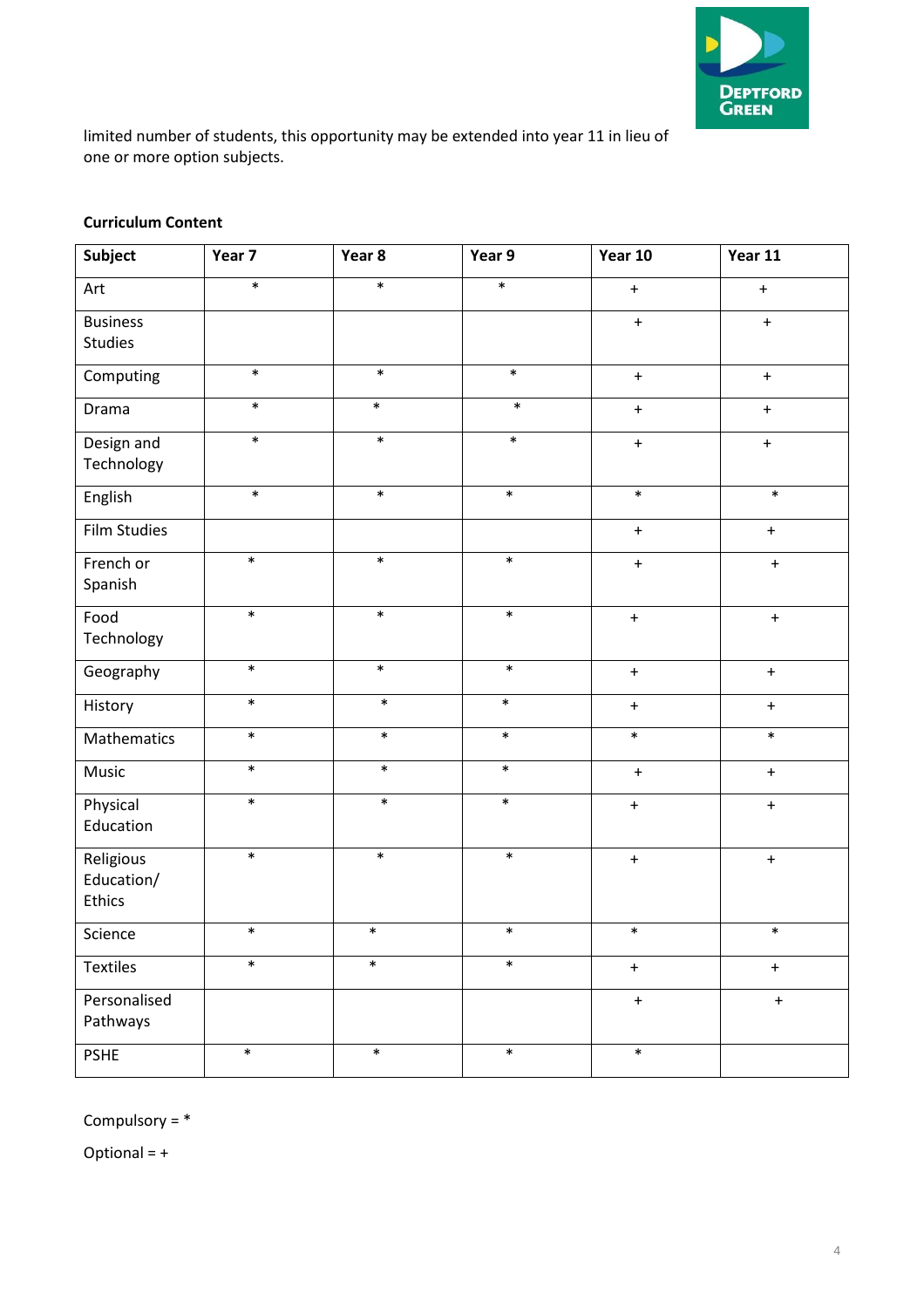

# **Key Stage 4 programme**

#### **Core Subjects, e.g. Year 10 2020 -2021 (subject to annual review)**

- English Language and English Literature
- Maths
- Combined Science

#### **Option Subjects on Offer, e.g. Year 10 2019-2020 (subject to annual review)**

In total, each student chooses four option subjects. Students can select a subject from the below list:

- Spanish
- **French**
- History
- Geography
- Computer Science

In addition, students can choose from a range of academic and vocational courses:

- Art and Design
- Business Studies
- BTEC Creative iMedia\*
- BTEC Design and Technology\*
- Drama
- Film Studies
- BTEC Hospitality and Catering
- GCSE Music
- RSA Rock School\*
- RE
- GCSE Physical Education
- OCR Nationals Sports Studies\*
- **Textiles**
- **\*** Vocational Courses

#### **5. Curriculum: Covid 19**

In light of the last school year, the curriculum has been reviewed at Key Stages 3 and 4 to ensure gaps in student's knowledge skills and understanding are addressed. Each subject area has carried out a gap analysis and have in place actions to address issues raised. This may mean for some students a focus on literacy and numeracy to enable them to access their learning. For others, reverting back to Key Stage 2 programme of study, whilst for some, stretch and challenge and building on embedded skills to deepen understanding is the option taken.

#### **6. Inclusion**

Teachers set high expectations for all pupils. They will use appropriate assessment to set ambitious targets and plan challenging work for all groups, including:

• More able pupils